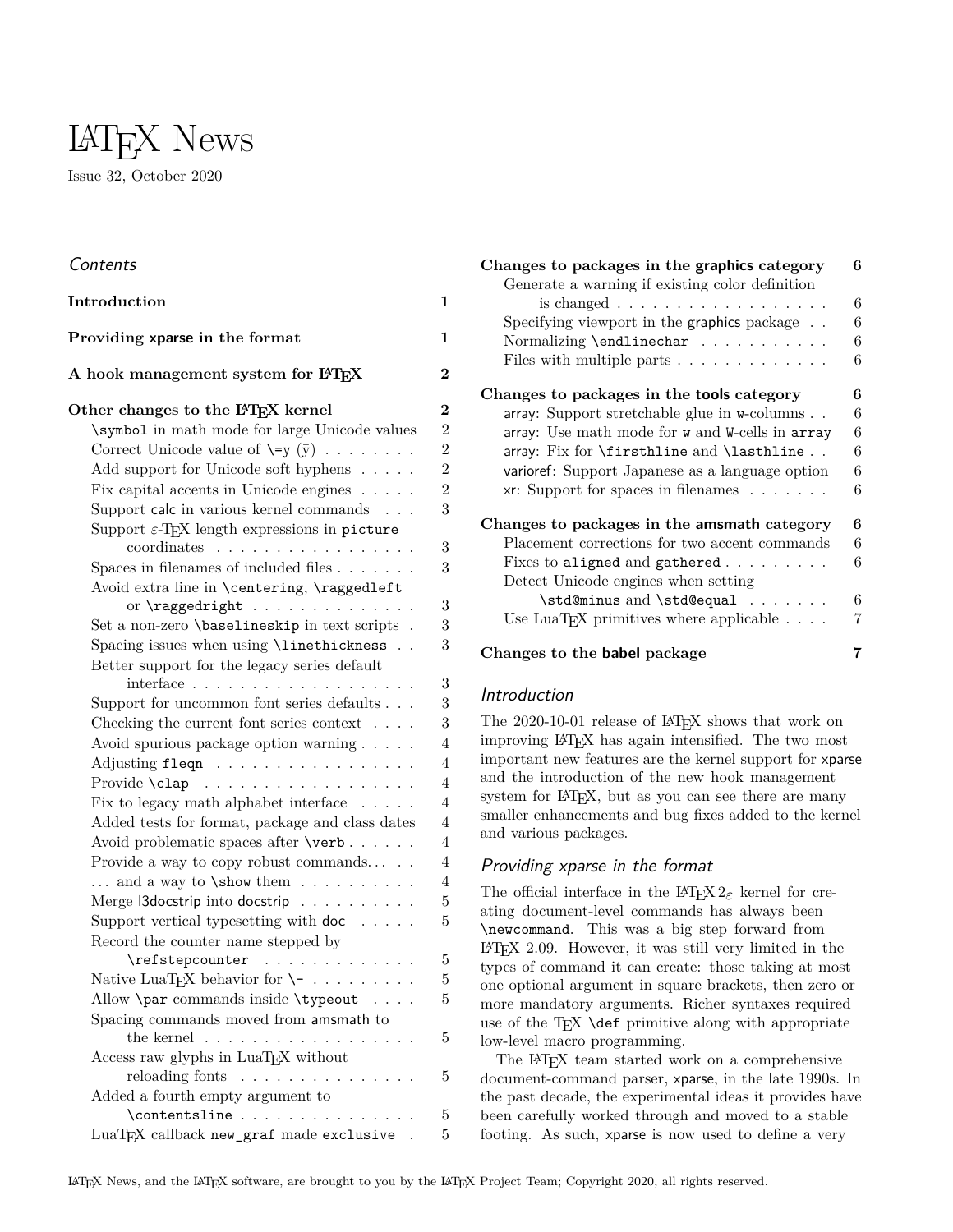large number of document and package commands. It does this by providing a rich and self-consistent syntax to describe a wide range of interfaces seen in LAT<sub>EX</sub> packages.

The ideas developed in xparse are now sufficiently well tested that the majority can be transferred into the LATEX kernel. Thus the following commands have been added

- \NewDocumentCommand, \RenewDocumentCommand, \ProvideDocumentCommand, \DeclareDocumentCommand
- \NewExpandableDocumentCommand, \RenewExpandableDocumentCommand, \ProvideExpandableDocumentCommand, \DeclareExpandableDocumentCommand
- \NewDocumentEnvironment, \RenewDocumentEnvironment, \ProvideDocumentEnvironment, \DeclareDocumentEnvironment
- \BooleanTrue \BooleanFalse
- \IfBooleanTF, \IfBooleanT, \IfBooleanF
- \IfNoValueTF, \IfNoValueT, \IfNoValueF
- \IfValueTF, \IfValueT, \IfValueF
- \SplitArgument, \SplitList, \TrimSpaces, \ProcessList, \ReverseBoolean
- \GetDocumentCommandArgSpec \GetDocumentEnvironmentArgSpec

Most, but not all, of the argument types defined by xparse are now supported at the kernel level. In particular, the types g/G, l and u are *not* provided by the kernel code; these are deprecated but still available by explicitly loading xparse. All other argument types *are* now available directly within the LAT<sub>E</sub>X  $2_{\varepsilon}$  kernel.

# <span id="page-1-0"></span>A hook management system for  $L^{AT}E^{\times}$

With the fall 2020 release of IAT<sub>EX</sub> we provide a general hook management system for the kernel and for packages. This will allow packages to safely add code to various kernel and package hooks and if necessary define rules to reorder the code in the hooks to resolve typical package loading order issues. This hook system is written in the L3 programming layer and thus forms the first larger application within the kernel that makes use of the LAT<sub>EX3</sub> functionality now available (if we discount xparse which has already been available for a long time as a separate package).

The file lthooks.dtx holds the core management code for hooks and defines basic hooks for environments (as previously offered by etoolbox), ltshipout.dtx provides kernel hooks into the shipout process (making packages like atbegshi, etc., unnecessary) and the file

ltfilehook.dtx holds redefinitions for commands like \input or \usepackage so that they offer hooks in a similar fashion to what is provided by the filehook package.

At the moment the integration is lightweight, overwriting definitions made earlier during format generation (though this will change after more thorough testing). For that reason the documentation isn't in its final form either and you have to read through three different documents:

**lthooks-doc.pdf** Core management interface and basic hooks for environments provided by the kernel.

**ltshipout-doc.pdf** Hooks accessible while a page is being shipped out.

**ltfilehook-doc.pdf** Hooks used when reading a file.

For those who wish to also study the code, replace -doc with -code, e.g., lthooks-code.pdf. All documents should be accessible via texdoc, e.g.,

texdoc lthooks-doc

should open the core documentation for you.

# <span id="page-1-1"></span>Other changes to the LATEX kernel

<span id="page-1-2"></span>\symbol in math mode for large Unicode values The LAT<sub>F</sub>X  $2\varepsilon$  kernel defines the command \symbol, which allows characters to be typeset by entering their 'slot number'. With the LuaT<sub>EX</sub> and X<sub>T</sub>T<sub>EX</sub> engines, these slot numbers can extend to very large values to accommodate Unicode characters in the upper Unicode planes (e.g., bold mathematical capital A is slot number "1D400 in hex or 119808 in decimal). The  $X \nsubseteq Y$  engine did not allow  $\sum_{m=1}^{\infty}$  in math mode for values above  $2^{16}$ ; this limitation has now been lifted. [\(github issue 124\)](https://github.com/latex3/latex2e/issues/124)

## <span id="page-1-3"></span>Correct Unicode value of  $\equiv \sqrt{v}$

The Unicode slot for  $\bar{y}$  was incorrectly pointing to the slot for Y. This has been corrected.  $(github issue 326)$ 

## <span id="page-1-4"></span>Add support for Unicode soft hyphens

For a long time, the UTF-8 option for inputenc made the Unicode soft hyphen character (U+00AD) an alias for the LAT<sub>E</sub>X soft hyphen  $\setminus$ -. The Unicode engines X<sub>T</sub>T<sub>E</sub>X and LuaT<sub>E</sub>X behaved differently though: They either ignored U+00AD or interpreted it as an unconditional hyphen. This inconsistency is fixed now and  $L^{AT}EX$ <br>always treats U+00AD as \-. (github issue 323) always treats U+00AD as  $\setminus$ -.

## <span id="page-1-5"></span>Fix capital accents in Unicode engines

In Unicode engines the capital accents such as \capitalcedilla, etc., have been implemented as trivial shorthands for the normal accents (because other than Computer Modern virtually no fonts support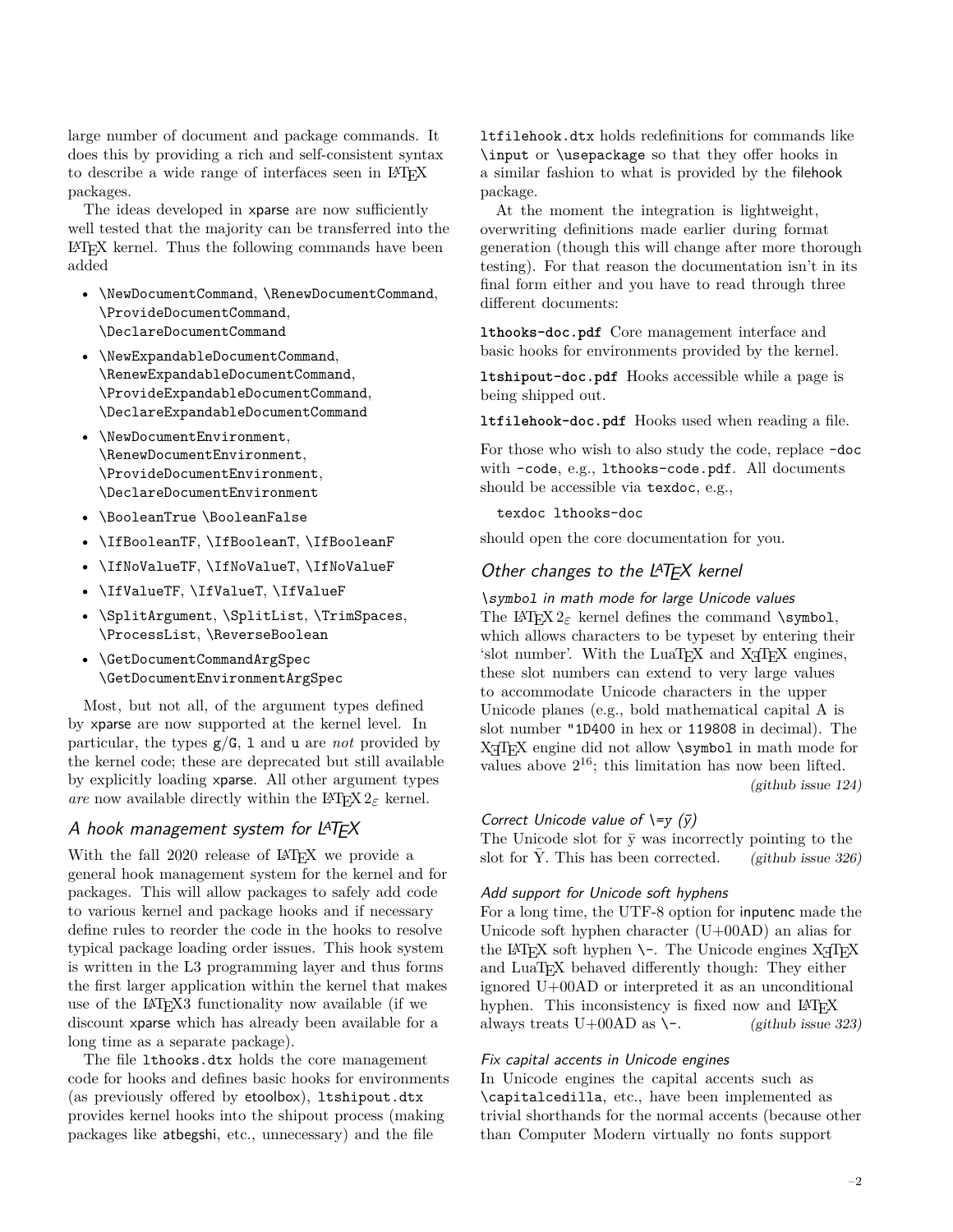them), but that failed when hyperref got loaded. This has been corrected. [\(github issue 332\)](https://github.com/latex3/latex2e/issues/332)

### <span id="page-2-0"></span>Support calc in various kernel commands

The \hspace, \vspace, \addvspace, \\ and other commands simply passed their argument to a TEX primitive to produce the necessary space. As a result it was impossible to specify anything other than a simple dimension value in such arguments. This has been changed, so that now calc syntax is also supported with these commands. [\(github issue 152\)](https://github.com/latex3/latex2e/issues/152)

### <span id="page-2-1"></span>Support  $ε$ -T<sub>E</sub>X length expressions in picture coordinates

Picture mode coordinates specified with  $(\_$ ,  $)$  previously accepted multiples of \unitlength. They now also allow *ε*-TEX length expressions (as used by the \glueexpr primitive although all uses in picture mode are non-stretchy).

So, valid uses include  $\put(2,2)$  as previously, but now also uses such as \put(\textwidth-5cm,0.4\textheight).

Note that you can only use expressions with lengths; \put(1+2,0) is not supported.

### <span id="page-2-2"></span>Spaces in filenames of included files

File names containing spaces lead to unexpected results when used in the commands \include and \includeonly. This has now been fixed and the argument to \include can contain a file name containing spaces. Leading or trailing spaces will be stripped off but spaces within the file name are kept. The argument to \includeonly, which is a comma-separated list of files to process, can also contain spaces with any leading and trailing spaces stripped from the individual filenames while spaces *in* the file names will remain intact. [\(github issues 217 and 218\)](https://github.com/latex3/latex2e/issues/217)

# <span id="page-2-3"></span>Avoid extra line in \centering, \raggedleft or \raggedright

If we aren't justifying paragraphs then a very long word (longer than a line) could result in an unnecessary extra line in order to prevent a hyphen in the second-last line of the paragraph. This is now avoided by setting \finalhyphendemerits to zero in unjustified settings. [\(github issue 247\)](https://github.com/latex3/latex2e/issues/247)

# <span id="page-2-4"></span>Set a non-zero \baselineskip in text scripts

As \textsuperscript and \textsubscript usually contain only a few characters on a single line the \baselineskip was set to zero. However, hyperref uses that value to determine the height of a link box which consequently came out far too small. This has been adjusted. [\(github issue 249\)](https://github.com/latex3/latex2e/issues/249) <span id="page-2-5"></span>Spacing issues when using \linethickness In some circumstances the use of \linethickness introduced a spurious space that shifted objects in a picture environment to the right. This has been corrected. [\(github issue 274\)](https://github.com/latex3/latex2e/issues/274)

# <span id="page-2-6"></span>Better support for the legacy series default interface In the initial implementation of IATEX's font selection scheme (NFSS) changes to any default were carried out by redefining some commands, e.g., \seriesdefault. In 2019 we introduced various extensions and with it new methods of customizing certain parts of NFSS, e.g., the recommended way for changing the series default(s) is now through \DeclareFontSeriesDefault [\[1\]](#page-6-2). In this release we improved the support for legacy documents using the old method to cover additional edge cases. [\(github issues 306 and 315\)](https://github.com/latex3/latex2e/issues/306)

## <span id="page-2-7"></span>Support for uncommon font series defaults

If a font family was set up with fairly unusual font series defaults, e.g.,

# \renewcommand\ttdefault{lmvtt} \DeclareFontSeriesDefault[tt]{md}{lm} \DeclareFontSeriesDefault[tt]{bf}{bm}

then a switch between the main document families, e.g., \ttfamily...\rmfamily did not always correctly continue typesetting in medium or bold series if that involved adjusting the values used by \mdseries or \bfseries. This has now been corrected. [\(github issue 291\)](https://github.com/latex3/latex2e/issues/291)

### <span id="page-2-8"></span>Checking the current font series context

Sometimes it is necessary to define commands that act differently when used in bold context (e.g., inside \textbf). Now that it is possible in LATEX to specify different "bf" defaults based for each of the three meta families (rm, sf and tt) via \DeclareFontSeriesDefault, it is no longer easy to answer the question "am I typesetting in a bold context?". To help with this problem a new command was provided:

\IfFontSeriesContextTF{⟨*context*⟩} {⟨*true code*⟩}{⟨*false code*⟩}

The  $\langle context \rangle$  can be either **bf** (bold) or **md** (medium) and depending on whether or not the current font is recognized as being selected through \bfseries or \mdseries the ⟨*true code*⟩ or ⟨*false code*⟩ is executed. As an example

# \usepackage{bm} % (bold math) \newcommand\vbeta{\IfFontSeriesContextTF{bf}% {\ensuremath{\bm{\beta}}}% {\ensuremath{\beta}}}

This way you can write \vbeta-isotopes and if used in a heading it comes out in a bolder version. [\(github issue 336\)](https://github.com/latex3/latex2e/issues/336)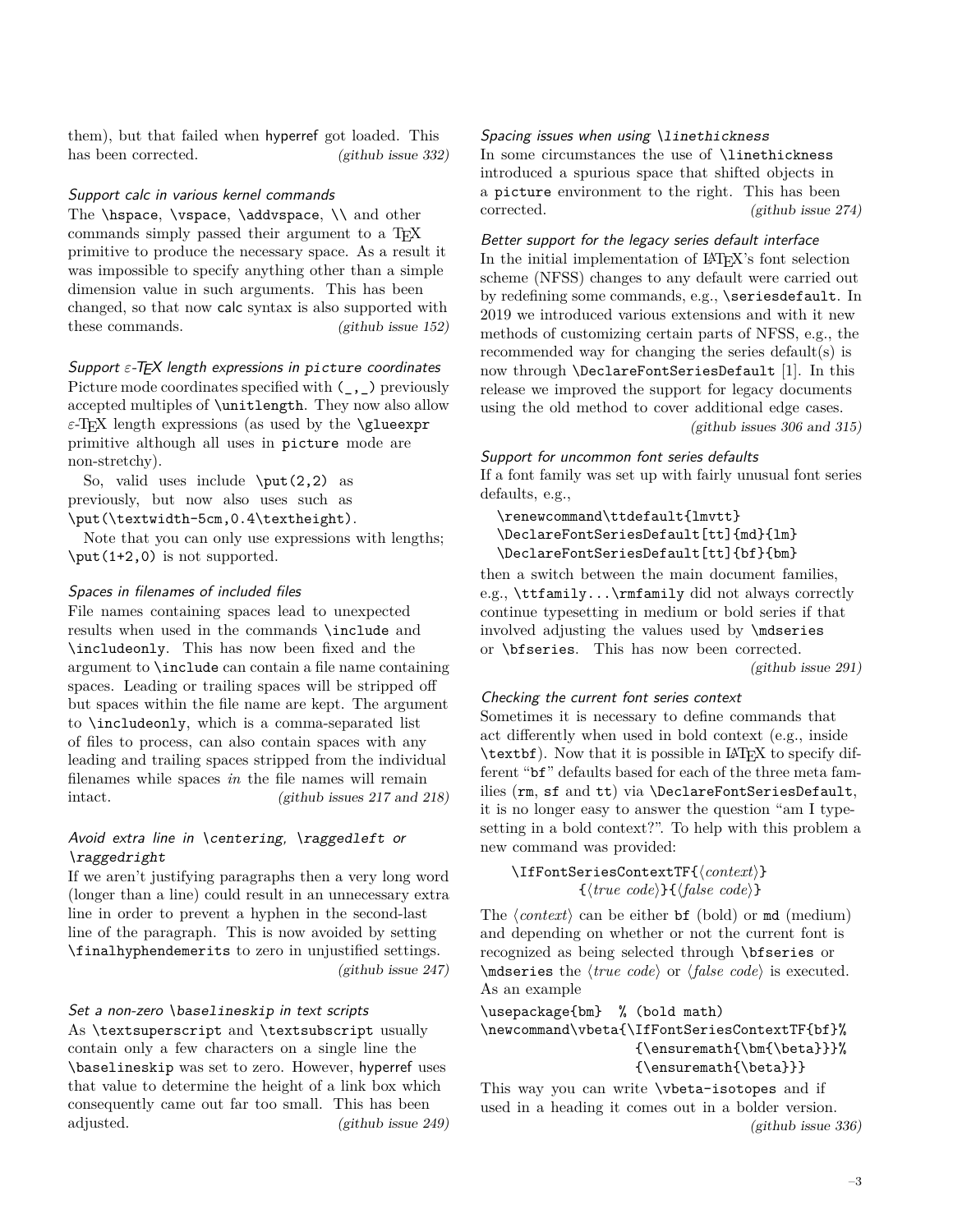### <span id="page-3-0"></span>Avoid spurious package option warning

When a package is loaded with a number of options, say X, Y and Z, and then later another loading attempt was made with a subset of the options or no options, it was possible to get an error message that option X is not known to the package. This obviously incorrect error was due to a timing issue where the list of available options got lost prematurely. This has now been fixed. [\(github issue 22\)](https://github.com/latex3/latex2e/issues/22)

#### <span id="page-3-1"></span>Adjusting fleqn

In amsmath the \mathindent parameter used with the fleqn design is a rubber length parameter allowing for setting it to a value such as 1em minus 1em, i.e., so that the normal indentation can be reduced in case of very wide math displays. This is now also supported by the LATEX standard classes.

In addition a compressible space between formula and equation number in the equation environment got added when the fleqn option is used so that a very wide formula doesn't bump into the equation number. [\(github issue 252\)](https://github.com/latex3/latex2e/issues/252)

#### <span id="page-3-2"></span>Provide \clap

LATEX has inherited  $\langle \rangle$  and  $\langle \rangle$  from plain TEX (zero-sized boxes whose content sticks out to the left or right, respectively) but there isn't a corresponding \clap command that centers the material. This missing command was added by several packages, e.g., mathtools, and has now been added to the kernel.

#### <span id="page-3-3"></span>Fix to legacy math alphabet interface

When using the LAT<sub>E</sub>X 2.09 legacy math alphabet interface, e.g.,  $\sf s\sf -1\$  instead of  $\mathsf{s\mathsf{-1}\$ , an extra math Ord atom was added to the formula in case the math alphabet was used for the first time. In some cases this math atom would change the spacing, e.g., change the unary minus sign into a binary minus in the above example. This has finally been fixed. [\(gnats issue latex/3357\)](https://www.latex-project.org/cgi-bin/ltxbugs2html?pr=latex%2F3357)

#### <span id="page-3-4"></span>Added tests for format, package and class dates

To implement compatibility code or to ensure that certain features are available it is helpful and often necessary to check the date of the format or that of a package or class and execute different code based on the result. For that, LATEX previously had only internal commands (\@ifpackagelater and \@ifclasslater) for testing package or class names, but nothing reasonable for testing the format date. For the latter one had to resort to some obscure command \@ifl@t@r that, given its cryptic name, was clearly never intended for use even in package or class code. Furthermore, even the existing interface commands were defective as they are testing for "equal or later" and not for "later" as their names indicate.

We have therefore introduced three new CamelCase commands as the official interface for such tests

\IfFormatAtLeastTF{⟨*date*⟩} {⟨*true code*⟩}{⟨*false code*⟩}

and for package and class tests

```
\IfClassAtLeastTF{⟨class name⟩}{⟨date⟩}
         {⟨true code⟩}{⟨false code⟩}
\IfPackageAtLeastTF{⟨package name⟩}{⟨date⟩}
         {⟨true code⟩}{⟨false code⟩}
```
For compatibility reasons the legacy commands remain available, but we suggest to replace them over time and use the new interfaces in new code. [\(github issue 186\)](https://github.com/latex3/latex2e/issues/186)

#### <span id="page-3-5"></span>Avoid problematic spaces after \verb

If a user typed \verb␣!~!␣foo instead of \verb!~!␣foo by mistake, then surprisingly the result was "!~!foo" without any warning or error. What happened was that the  $\Box$  became the argument delimiter due to the rather complex processing done by \verb to render verbatim. This has been fixed and spaces directly following the command **\verb** or **\verb\*** are now ignored as elsewhere. [\(github issue 327\)](https://github.com/latex3/latex2e/issues/327)

### <span id="page-3-6"></span>Provide a way to copy robust commands...

With the previous  $\text{LATEX} 2_{\epsilon}$  release, several user-level commands were made robust, so the need for a way to create copies of these commands (often to redefine them) increased, and the  $\text{LATEX} 2_{\epsilon}$  kernel didn't have a way to do so. Previously this functionality was provided in part by Heiko Oberdiek's letltxmacro package, which allows a robust command  $\text{ too}$  to be copied to  $\bar{a}$ with \LetLtxMacro\bar\foo.

From this release onwards, the LAT<sub>E</sub>X  $2\varepsilon$  kernel provides \NewCommandCopy (and \Renew... and \Declare... variants) which functions almost like \LetLtxMacro. To the end user, both should work the same way, and one shouldn't need to worry about the definition of the command: \NewCommandCopy should do the hard work.

\NewCommandCopy knows about the different types of definitions from the  $\text{LATEX} 2\varepsilon$  kernel, and also from other packages, such as xparse's command declarations like \NewDocumentCommand, and etoolbox's \newrobustcmd, and it can be extended to cover further packages. [\(github issue 239\)](https://github.com/latex3/latex2e/issues/239)

#### <span id="page-3-7"></span> $\ldots$  and a way to \show them

It is sometimes necessary to look up the definition of a command, and often one not only doesn't know where that command is defined, but doesn't know if it gets redefined by some package, so often enough looking at the source doesn't help. The typical way around this problem is to use TEX's \show primitive to look at the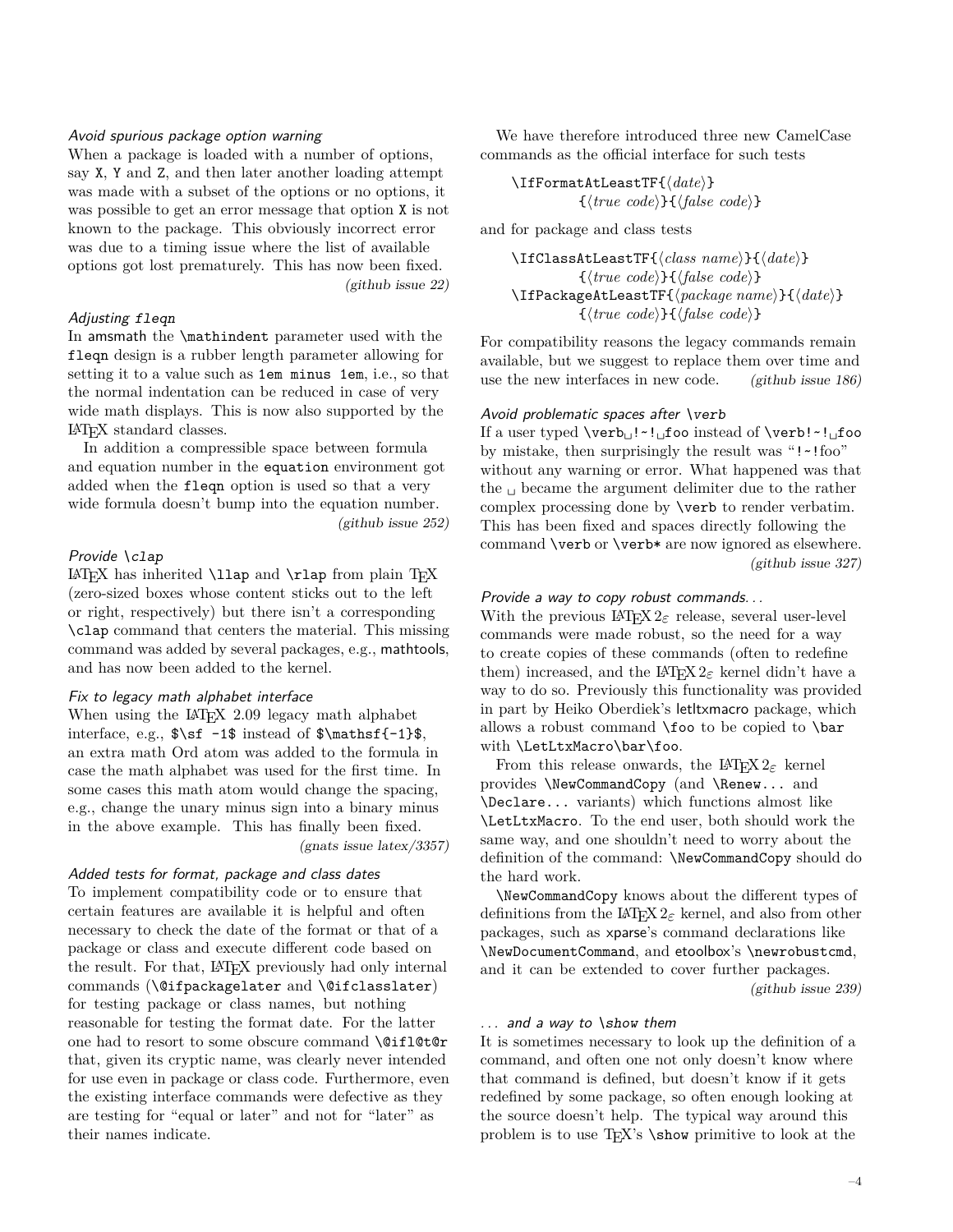definition of a command, which works fine until the command being \shown is robust. With \show\frac one sees

```
> \frac=macro:
->\protect \frac .
```
which is not very helpful. To show the actual command the user needed to notice that the real definition of  $\frac{is}{in the \frac{mac_i}{macc_0}}$  and do \expandafter\show\csname frac\space\endcsname.

But with the machinery for copying robust commands in place it is already possible to examine a command and detect (as far as a macro expansion language allows) how it was defined. \ShowCommand knows that and with \ShowCommand\frac the terminal will show

> \frac=robust macro: ->\protect \frac .

> \frac =\long macro: #1#2->{\begingroup #1\endgroup \over #2}.

[\(github issue 373\)](https://github.com/latex3/latex2e/issues/373)

# <span id="page-4-0"></span>Merge l3docstrip into docstrip

The file l3docstrip.tex offered a small extension over the original docstrip.tex file supporting the %<00= $\langle \textit{module} \rangle$ > syntax of expl3. This has been merged into docstrip so that it can now be used for both traditional .dtx files and those containing code written in the L3 programming layer language. [\(github issue 337\)](https://github.com/latex3/latex2e/issues/337)

# <span id="page-4-1"></span>Support vertical typesetting with doc

The macrocode environment uses a trivlist internally and as part of this sets up the \@labels box to contain some horizontal skips, but that box is never used. As a result this generates an issue in some circumstances if the typesetting direction is vertical. This has now been corrected to support such use cases as well. [\(github issue 344\)](https://github.com/latex3/latex2e/issues/344)

<span id="page-4-2"></span>Record the counter name stepped by \refstepcounter \refstepcounter now stores the name of the counter in \@currentcounter. This allows packages like zref and hyperref to store the name without having to patch \refstepcounter. [\(github issue 300\)](https://github.com/latex3/latex2e/issues/300)

## <span id="page-4-3"></span>Native LuaTFX behavior for  $\vdash$

 $\text{LATEX}$  changes  $\setminus$  to add a discretionary hyphen even if \hyphenchar is set to −1. This change is not necessary under LuaT<sub>E</sub>X because there  $\setminus$ - is not affected by \hyphenchar in the first place. Therefore this behavior has been changed to ensure that LuaT<sub>EX</sub>'s (language specific) hyphenation characters are respected by  $\setminus$ -.

### <span id="page-4-4"></span>Allow \par commands inside \typeout

\typeout used to choke when seeing an empty line or a \par command in its argument. However, sometimes it is used to display arbitrary user input or code (wrapped, for example, in \unexpanded) which may contain explicit \par commands. This is now allowed. [\(github issue 335\)](https://github.com/latex3/latex2e/issues/335)

<span id="page-4-5"></span>Spacing commands moved from amsmath to the kernel Originally LATEX only provided a small set of spacing commands for use in text and math; some of the commands like  $\chi$ ; were only supported in math mode. amsmath normalized and provided all of them in text and math. This code has now been moved to the kernel so that it is generally available.

| command $name(s)$                                                       | $\operatorname{math}$ | text         |
|-------------------------------------------------------------------------|-----------------------|--------------|
| \, \thinspace                                                           | x x                   | хx           |
| \! \negthinspace                                                        | $_{xx}$               | <b>XX</b>    |
| $\langle \cdot \rangle$ $\langle \cdot \rangle$ $\langle \cdot \rangle$ | x x                   | X X          |
| \negmedspace                                                            | m.                    | <b>XX</b>    |
| \; \thickspace                                                          | x x                   | <b>XX</b>    |
| \negthickspace                                                          | xx                    | $\mathbf{X}$ |

[\(github issue 303\)](https://github.com/latex3/latex2e/issues/303)

<span id="page-4-6"></span>Access raw glyphs in  $LuaT$ <sub> $FX$ </sub> without reloading fonts LATEX's definitions for \textquotesingle, \textasciigrave, and \textquotedbl for the TU encoding in LuaT<sub>E</sub>X need special handling to stop the shaper from replacing these characters with curly quotes. This used to be done by reloading the current font without the tlig feature, but that came with multiple disadvantages: It behaves differently than the  $corresponding X<sub>T</sub>T<sub>F</sub>X code and it is not very efficient.$ This code has now been replaced with an implementation which injects a protected glyph node which is not affected by font shaping. [\(github issue 165\)](https://github.com/latex3/latex2e/issues/165)

<span id="page-4-7"></span>Added a fourth empty argument to \contentsline LATEX's \addcontentsline writes a \contentsline command with three arguments to the .toc and similar files. hyperref redefines \addcontentsline to write a fourth argument. The change unifies the number of arguments by writing an additional empty brace group. [\(github issue 370\)](https://github.com/latex3/latex2e/issues/370)

# <span id="page-4-8"></span>LuaTEX callback new\_graf made exclusive

Corrected an incorrect callback type which caused return values from the new\_graf callback to be ignored and paragraph indentation to be suppressed. In the new version, only one new\_graf callback handler can be active at a time, which allows this handler to take full control of paragraph indentation. [\(github issue 188\)](https://github.com/latex3/latex2e/issues/188)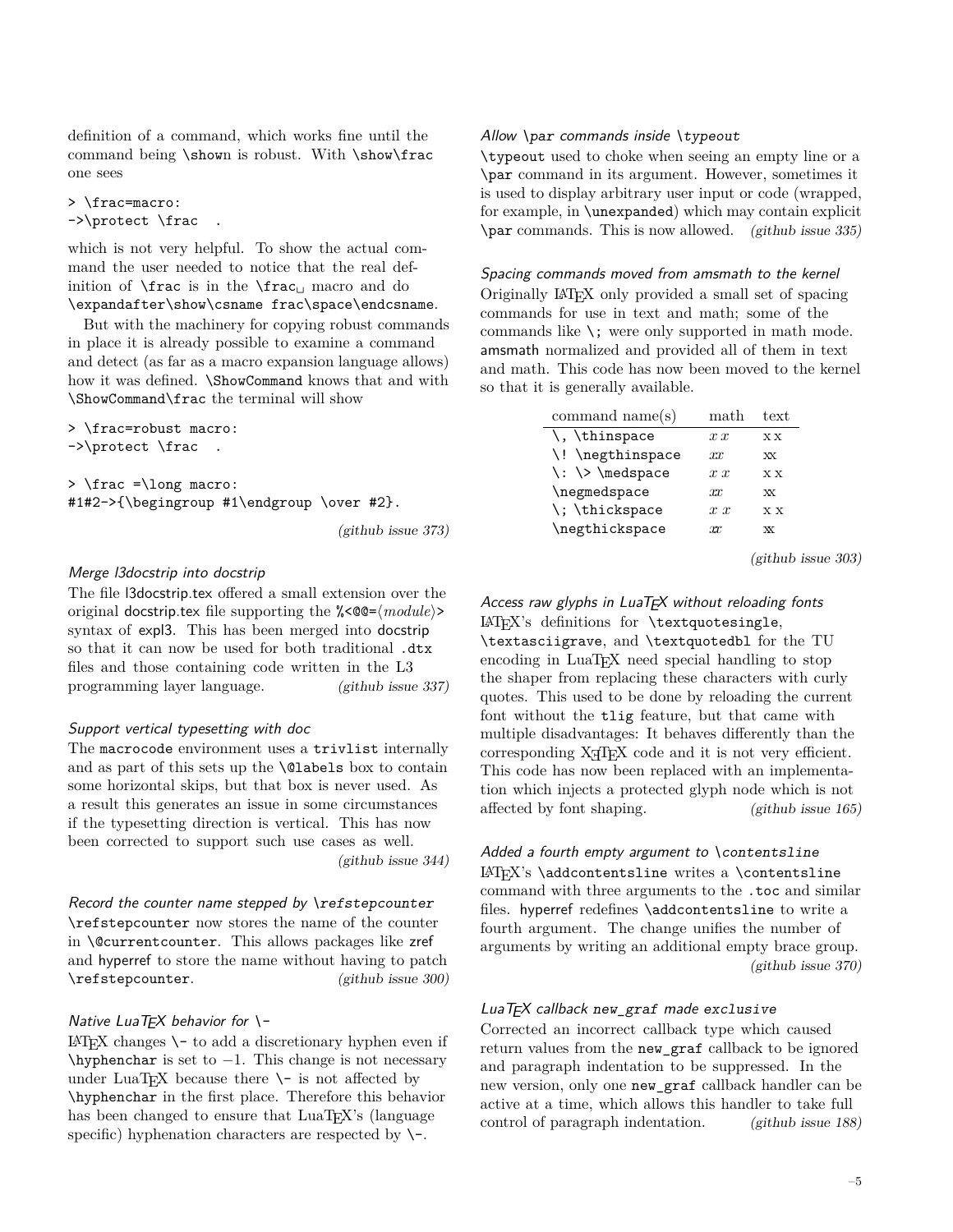# <span id="page-5-0"></span>Changes to packages in the graphics category

<span id="page-5-1"></span>Generate a warning if existing color definition is changed If a color is defined twice using \DefineNamedColor, no info text Redefining color ... in named color model ... was written to the log file, because of a typo in the check. This has been corrected. [\(gnats issue graphics/3635\)](https://www.latex-project.org/cgi-bin/ltxbugs2html?pr=graphics%2F3635)

## <span id="page-5-2"></span>Specifying viewport in the graphics package

Specifying a BoundingBox does not really have meaning when including non-EPS graphics in pdfTEX and LuaT<sub>EX</sub>. For some years the graphicx package bb key has been interpreted (with a warning) as a viewport key. This feature has been added to the two-argument form of \includegraphics, which is mostly used in the graphics package. \includegraphics[1,2][3,4]{file} will now be interpreted in pdfT<sub>E</sub>X and LuaT<sub>EX</sub> in the same way as graphicx's \includegraphics[viewport=1 2 3 4]{file}.

#### <span id="page-5-3"></span>Normalizing \endlinechar

If \endlinechar is set to  $-1$  so that ends of lines are ignored in special contexts, then a low level T<sub>EX</sub> error would be generated by code parsing BoundingBox comments. The package now locally sets \endlinechar to its standard value while reading files. [\(github issue 286\)](https://github.com/latex3/latex2e/issues/286)

#### <span id="page-5-4"></span>Files with multiple parts

Sometimes one has a graphics file, say, file.svg, and converts it to another format to include it in LATEX and ends up with a file named file.svg.png. In previous releases, if the user did \includegraphics{file.svg}, an error would be raised and the graphics inclusion would fail due to the unknown .svg extension. The graphics package now checks if the given extension is known, and if it doesn't, it tries appending the known extensions until it finds a graphics file with a valid extension, otherwise it falls back to the file as requested. [\(github issue 355\)](https://github.com/latex3/latex2e/issues/355)

# <span id="page-5-5"></span>Changes to packages in the tools category

### <span id="page-5-6"></span>array: Support stretchable glue in w-columns

If stretchable glue, e.g., \dotfill, is used in tabular columns made with the array package, it stretches as it would in normal paragraph text. The one exception was w-columns (but not W-columns) where it got forced to its nominal width (which in case of \hfill or \dotfill is 0 pt). This has been corrected and now w-columns behave like all other column types in this respect. [\(github issue 270\)](https://github.com/latex3/latex2e/issues/270)

# <span id="page-5-7"></span>array: Use math mode for w and W-cells in array The w and W-columns are LR-columns very similar to l, c and r. It is therefore natural to expect their cell content to be typeset in math mode instead of text mode

if they are used in an array environment. This has now been adjusted. Note that this is a breaking change in version v2.5! If you have used w or W-columns in older documents either add >{\$}...<{\$} for such columns or remove the \$ signs in the cells. Alternatively, you can roll back to the old version by loading array with

\usepackage{array}[=v2.4]

in such documents. [\(github issue 297\)](https://github.com/latex3/latex2e/issues/297)

## <span id="page-5-8"></span>array: Fix for \firsthline and \lasthline

Replacing \hline with \firsthline or \lasthline could lead in some cases to an increase of the tabular width. This has now been corrected. [\(github issue 322\)](https://github.com/latex3/latex2e/issues/322)

#### <span id="page-5-9"></span>varioref: Support Japanese as a language option

The package now recognizes japanese as a language option. The extra complication is that for grammatical reasons \vref, \Vref, \vrefrange and \fullref need a structure different from all other languages currently supported. To accommodate this, \vrefformat, \Vrefformat, \vrefrangeformat, and \fullrefformat have been added to all languages. [\(github issue 352\)](https://github.com/latex3/latex2e/issues/352)

#### <span id="page-5-10"></span>xr: Support for spaces in filenames

The command **\externaldocument**, provided by xr, now also supports filenames with spaces, just like \include and \includeonly. [\(github issue 223\)](https://github.com/latex3/latex2e/issues/223)

# <span id="page-5-11"></span>Changes to packages in the amsmath category

#### <span id="page-5-12"></span>Placement corrections for two accent commands

The accent commands \dddot and \ddddot (producing triple and quadruple dot accents) moved the base character vertically in certain situations if it was a single glyph, e.g.,  $Q \ddot{\ddot{\theta}}$  were not at the same baseline. This has been corrected. [\(github issue 126\)](https://github.com/latex3/latex2e/issues/126)

### <span id="page-5-13"></span>Fixes to aligned and gathered

The environments aligned and gathered have a trailing optional argument to specify the vertical position of the environment with respect to the rest of the line. Allowed values are t, b and c but the code only tested for b and t and assumed anything else must be c. As a result, a formula starting with a bracket group would get mangled without warning—the group being dropped and interpreted as a request for centering. After more than 25 years this has now been corrected. If such a group is found a warning is given and the data is processed as part of the formula. [\(github issue 5\)](https://github.com/latex3/latex2e/issues/5)

# <span id="page-5-14"></span>Detect Unicode engines when setting \std@minus and \std@equal

amsmath now detects the Unicode engines and uses their extended commands to define \std@minus and \std@equal. This avoids a package like unicode-math having to patch the code in the begin document hook to change the commands.